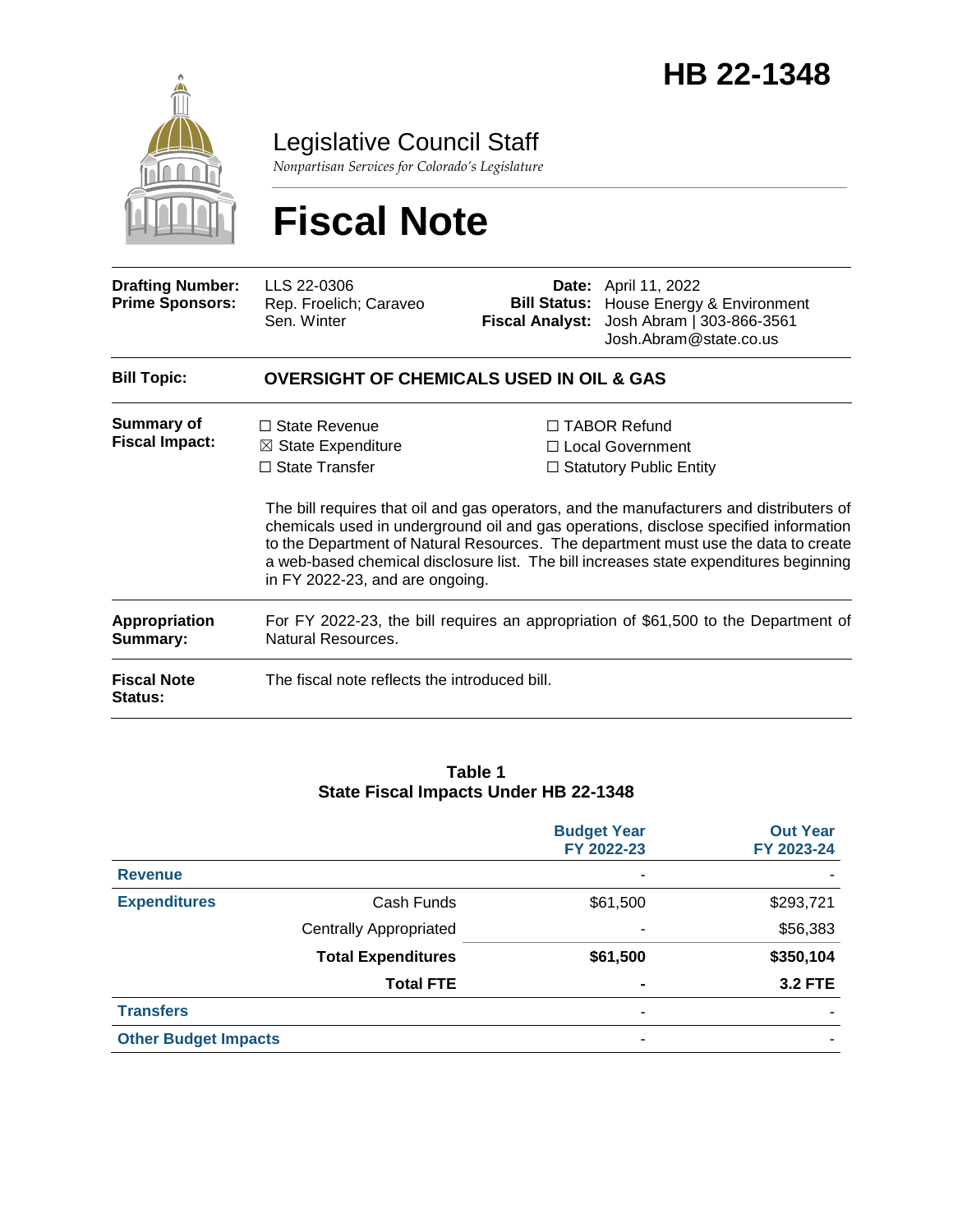Page 2

## Page 2<br>April 11, 2022 **HB 22-1348**

#### **Summary of Legislation**

The bill requires that oil and gas operators, and the manufacturers and distributers of chemicals used in underground oil and gas operations, disclose specified information to the Colorado Oil and Gas Conservation Commission (COGCC) in the Department of Natural Resources (DNR). The bill sets deadlines for compliance for both existing and new operators and manufacturers.

Manufacturers and distributers must disclose the trade name of chemical products, a list of the chemical names and abstract service numbers, the estimated amount of each chemical used in the product, and a description of the intended use. The disclosures must be accompanied by a written declaration that the chemical product contains no intentionally added perfluoroalkyl or polyfluoroalkyl (PFAS) chemicals. A manufacturer may decline the disclosure and file a trade secret claim with supporting evidence to the COGCC. The COGCC must review the claim and determine if the manufacturer has to disclose the chemical information.

Oil and gas operators using chemicals in downhole operations must disclose the date operations commence, the county of the well site, the unique well identifier assigned by the American Petroleum Institute, the trade names and quantities of chemicals used, and a written declaration that chemical products used contain no intentionally added PFAS chemicals. Operators must also provide the chemical disclosure list to all parties within a specified setback from the well site, to all public water providers within specified distances or geographic features, and to the Division of Parks and Wildlife in the DNR for well sites with proximity to high priority habitat or state wildlife areas.

The COGCC must use the information to create a chemical disclosure list for each applicable well site. The list must include the names and chemical abstract service numbers and the total estimated amount of each chemical in use at each well site. The list must be posted on a website accessible to the public in a searchable and downloadable format. By July 31, 2023, the COGCC must adopt rules and standards for the disclosure of chemical information to state or federal officials, contractors, health care professionals, and scientists and researchers at institutions of higher education. The COGCC must also prepare annual legislative reports to the General Assembly.

#### **State Expenditures**

The bill increases state expenditures in the Department of Natural Resources by \$61,500 in FY 2022-23 and \$350,104 in FY 2023-24 from the Colorado Oil and Gas Conservation and Environmental Response Cash Fund. Expenditures are shown in Table 2 and detailed below.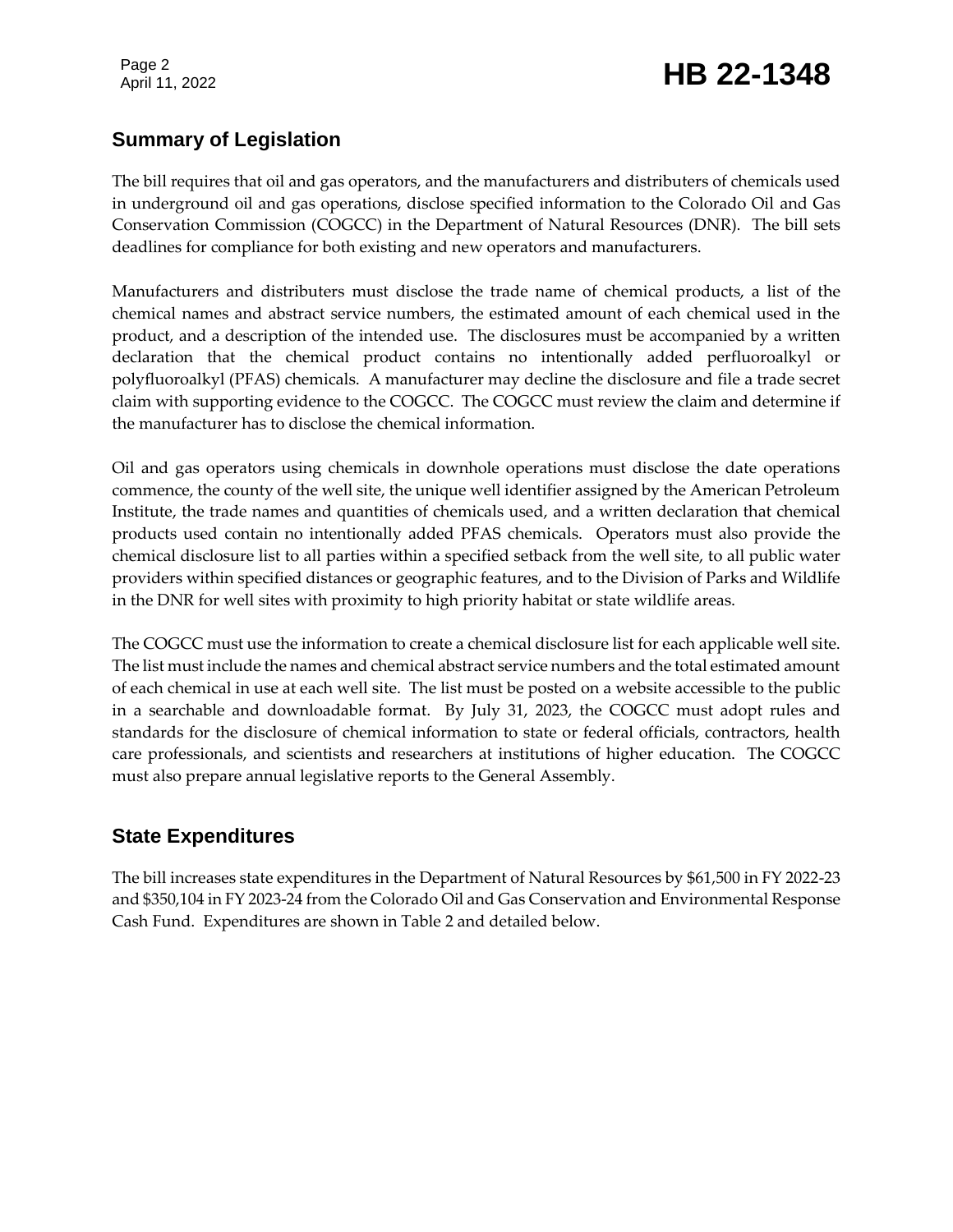### Page 3<br>April 11, 2022 **HB 22-1348**

| Table 2                              |  |  |  |  |
|--------------------------------------|--|--|--|--|
| <b>Expenditures Under HB 22-1348</b> |  |  |  |  |

|                                           | FY 2022-23 | FY 2023-24     |
|-------------------------------------------|------------|----------------|
| <b>Department of Natural Resources</b>    |            |                |
| <b>Personal Services</b>                  |            | \$270,801      |
| <b>Operating Expenses</b>                 | ۰          | \$4,320        |
| <b>Capital Outlay Costs</b>               | -          | \$18,600       |
| Office of Information Technology          | \$61,500   |                |
| Centrally Appropriated Costs <sup>1</sup> |            | \$56,383       |
| <b>Total Cost</b>                         | \$61,500   | \$350,104      |
| <b>Total FTE</b>                          |            | <b>3.2 FTE</b> |

<sup>1</sup> *Centrally appropriated costs are not included in the bill's appropriation.*

For FY 2022-23, the DNR will develop the infrastructure necessary to make a publically available website of chemical disclosure information. The website will report data from the Colorado Oil & Gas Information System, and interface with the COGCC Geographic Information Services Online Interactive Map Tool. The Governor's Office of Information Technology (OIT) will have about 500 hours of development hours to create and configure the database tables and reporting data entry forms. This one-time cost for the OIT in FY 2022-23 is estimated at \$61,500.

For FY 2023-24, the DNR will add staff support for website maintenance, processing data, forms submission and review, compliance inspections, enforcement, and reporting. Staff will have ongoing workload to develop and maintain disclosure forms, and to ensure data integrity and website functionality. Based on data analyzed in an existing national chemical registry for hydraulic fracturing, it is estimated that registering manufacturers and distributers, collecting disclosure information, and evaluating and determining trade secret claims will require about 4,500 hours of staff time, or about 2.2 FTE. Compliance inspections and enforcement are expected to require an additional 0.4 and 0.6 FTE, respectively.

**Centrally appropriated costs.** Pursuant to a Joint Budget Committee policy, certain costs associated with this bill are addressed through the annual budget process and centrally appropriated in the Long Bill or supplemental appropriations bills, rather than in this bill. These costs, which include employee insurance and supplemental employee retirement payments, are shown in Table 2.

#### **Effective Date**

The bill takes effect upon signature of the Governor, or upon becoming law without his signature.